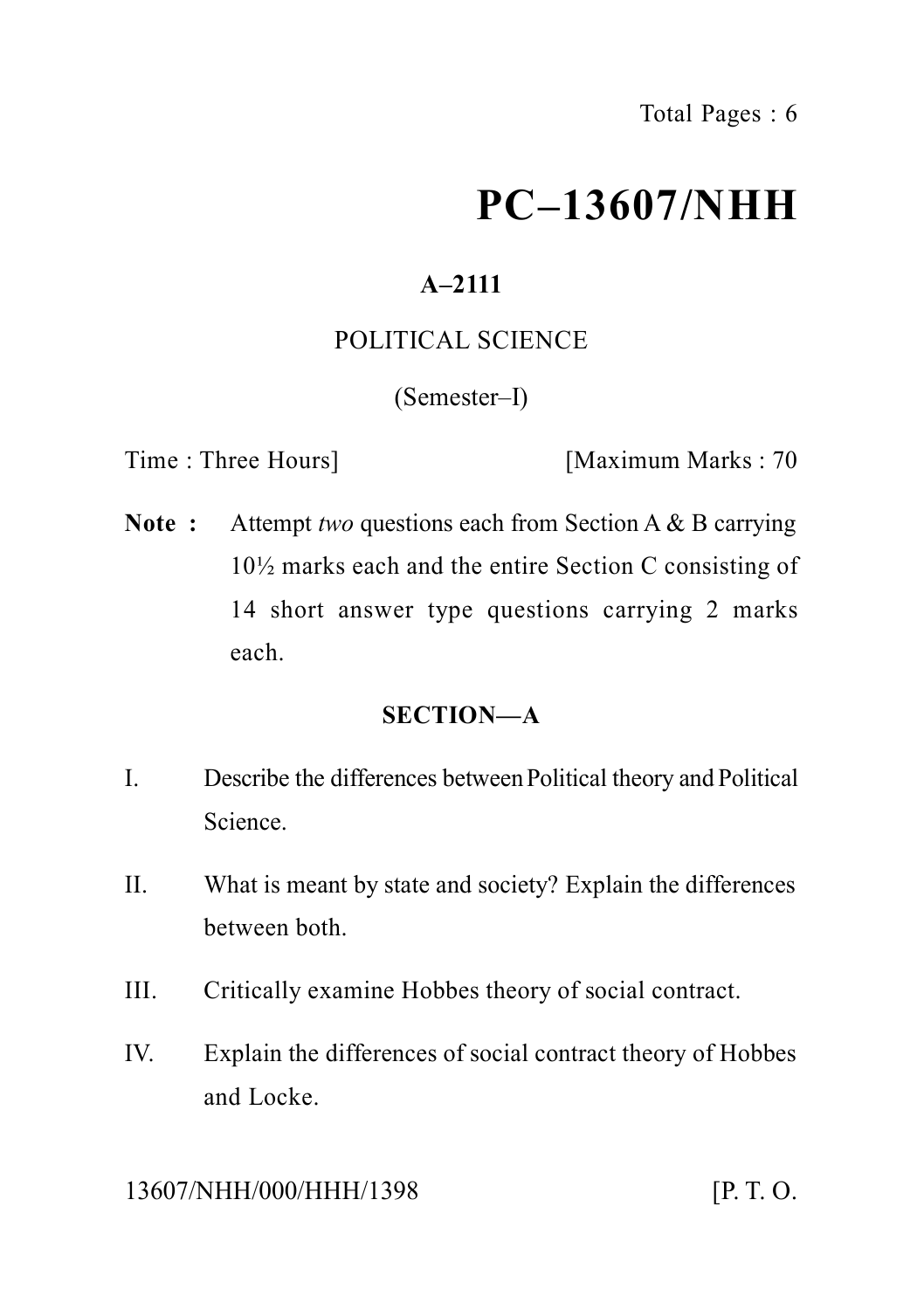#### **SECTION—B**

- V. Critically examine Marxian theory of nature of state.
- VI. Explain the functions of the state, according to liberals.
- VII. Write definition of sovereignty and explain its features.
- VIII. Discuss the monistic theory of sovereignty.

#### **SECTION—C**

## **(Compulsory Question)**

- IX. Write brief answers of the following :
	- 1. Explain the relations between Political Science and Sociology.
	- 2. Describe the differences between History and Political Science.
	- 3. How politics influences the economic system?
	- 4. Which element of the state is most essential?
	- 5. Are the units of federation, a state?
	- 6. Write differences of human nature of Hobbes and Locke.
	- 7. Describe the social contract theory of Rousseau.
	- 8. What is Rousseau's General Will?

## 13607/NHH/000/HHH/1398 2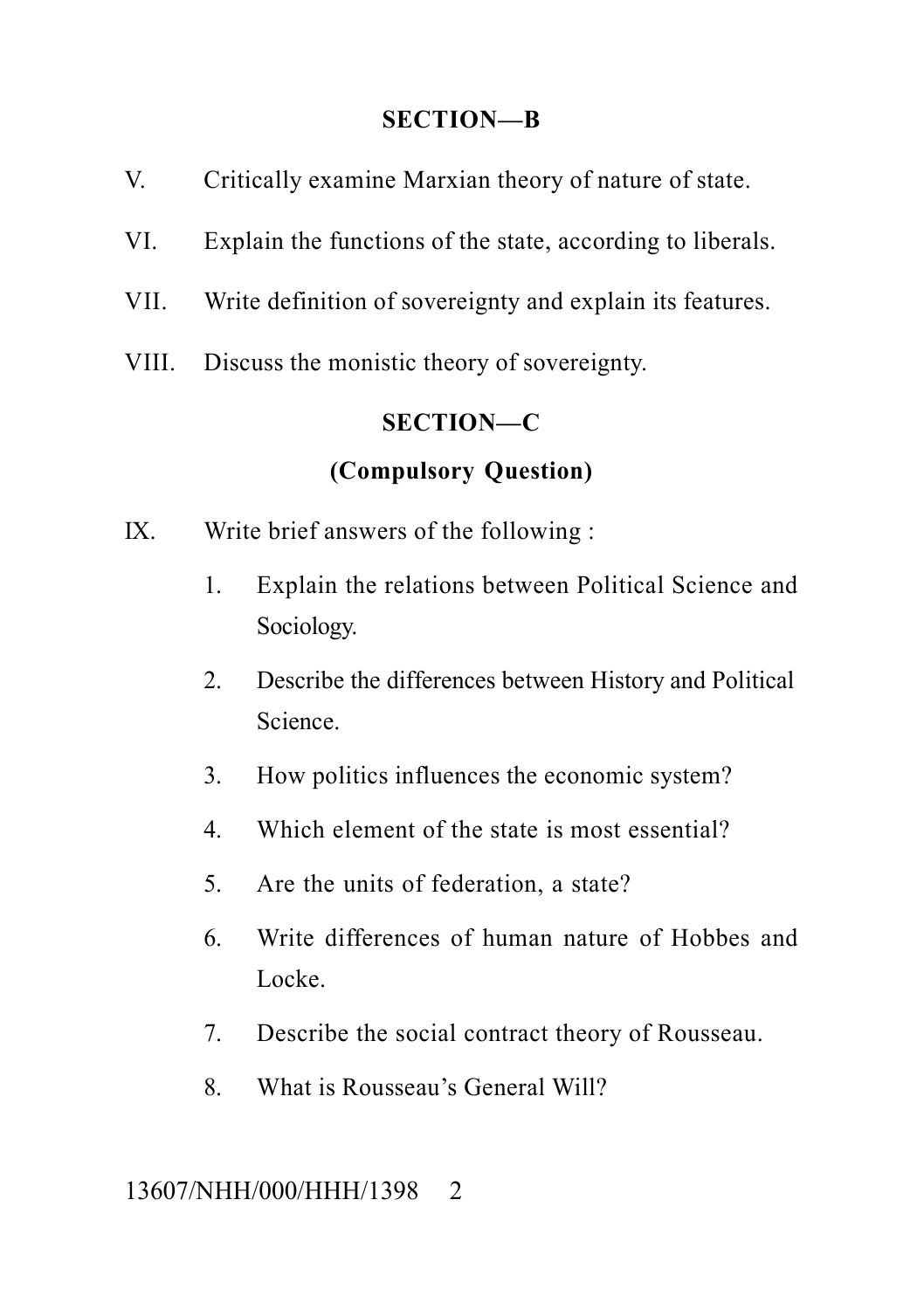- 9. Why state is necessary evil, according to classical liberal thinkers?
- 10. Describe four objectives of welfare state.
- 11. What is socialist state?
- 12. What is pluralism?
- 13. What is Capitalism?
- 14. Explain four important characteristics of sovereignty.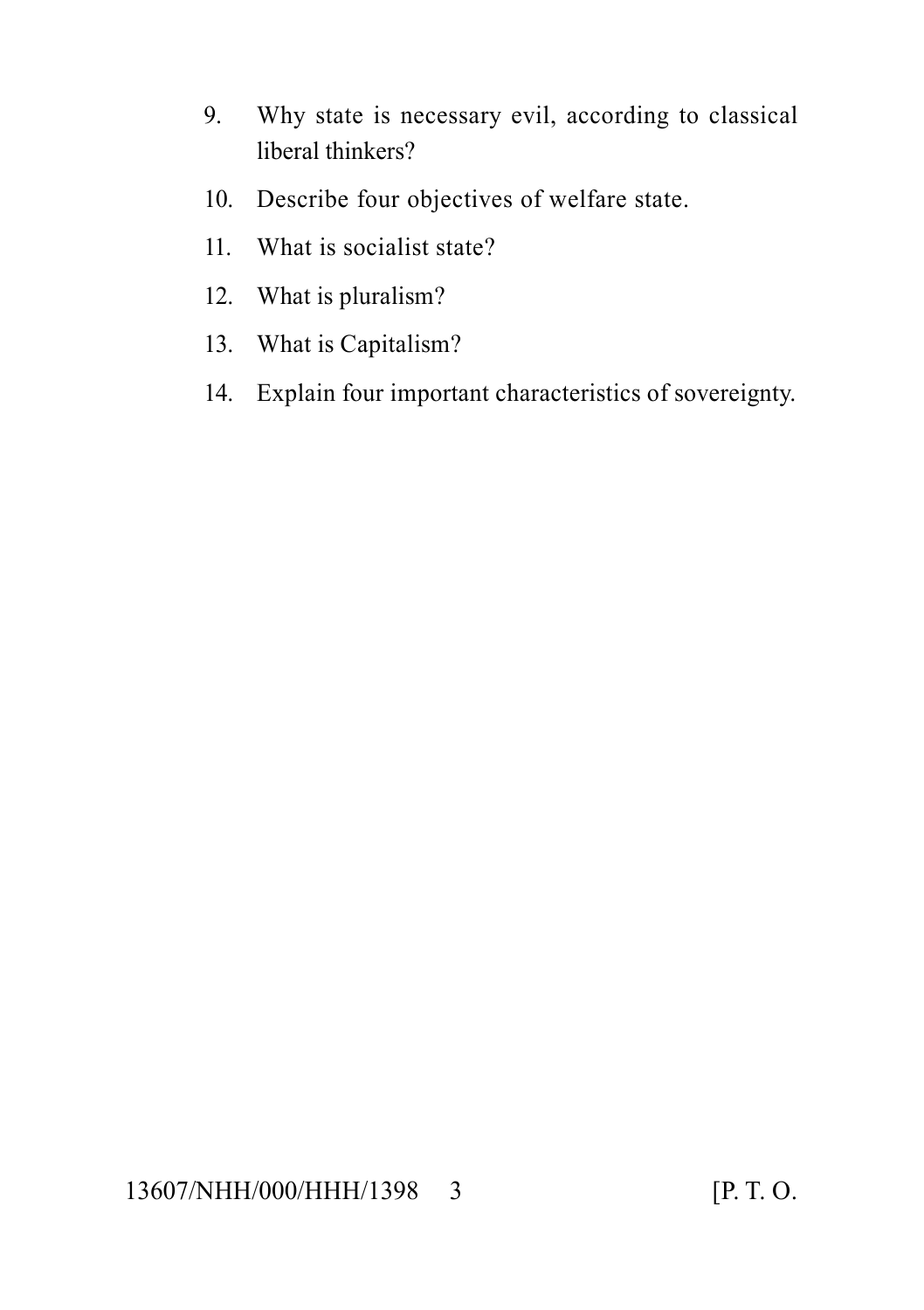#### **PUNJABI VERSION**

PUNJABI VERSION<br>ਨੋਟ : ਭਾਗ A ਅਤੇ B ਵਿਚੋਂ *ਦੋ–ਦੋ* ਪ੍ਰਸ਼ਨ ਕਰੋ। ਹਰੇਕ ਪ੍ਰਸ਼ਨ ਦੇ<br>10½ ਅੰਕ ਹਨ। ਭਾਗ C ਸਾਰਾ ਕਰੋ। ਇਸ ਵਿਚ 14 ਸੰਖੇਪ ਉੱਤਰ PUNJABI VERSION<br>ਭਾਗ A ਅਤੇ B ਵਿਚੋਂ *ਦੋ–ਦੋ* ਪ੍ਰਸ਼ਨ ਕਰੋ। ਹਰੇਕ ਪ੍ਰਸ਼ਨ ਦੇ<br>10½ ਅੰਕ ਹਨ। ਭਾਗ C ਸਾਰਾ ਕਰੋ। ਇਸ ਵਿਚ 14 ਸੰਖੇਪ ਉੱਤਰ<br>ਵਾਲੇ ਪ੍ਰਸ਼ਨ 2-2 ਅੰਕਾਂ ਦੇ ਹਨ। ਨੋਟ : ਭਾਗ A ਅਤੇ B ਵਿਚੋਂ *ਦੋ–ਦੋ* ਪ੍ਰਸ਼ਨ ਕਰੋ। ਹਰੇਕ ਪ੍ਰਸ਼ਨ ਦੇ<br>10½ ਅੰਕ ਹਨ। ਭਾਗ C ਸਾਰਾ ਕਰੋ। ਇਸ ਵਿਚ 14 ਸੰਖੇਪ ਉੱਤਰ<br>ਵਾਲੇ ਪਸ਼ਨ 2-2 ਅੰਕਾਂ ਦੇ ਹਨ।

#### Bwg**—A**

- ਵਾਲ ਪ੍ਰਸ਼ਨ 2-2 ਅਕਾ ਦ ਹਨ।<br>ਭਾਗ—A<br>I. ਰਾਜਨੀਤਿਕ ਸਿਧਾਂਤ ਅਤੇ ਰਾਜਨੀਤਿਕ ਵਿਗਿਆਨ ਵਿਚ ਅੰਤਰ<br>ਸਪਸ਼ਟ ਕਰੋ। spSt kr o[
- I. ਰਾਜਨੀਤਿਕ ਸਿਧਾਂਤ ਅਤੇ ਰਾਜਨੀਤਿਕ ਵਿਗਿਆਨ ਵਿਚ ਅੰਤਰ<br>ਸਪਸ਼ਟ ਕਰੋ।<br>II. ਰਾਜ ਅਤੇ ਸਮਾਜ ਤੋਂ ਕੀ ਭਾਵ ਹੈ? ਦੋਵਾਂ ਵਿਚ ਅੰਤਰ ਸਪਸ਼ਟ<br>ਕਰੋ। ਸਪਸ਼ਟ ਕਰੋ।<br>ਰਾਜ ਅਤੇ ਸਮਾਜ ਤੋਂ ਕੀ ਭਾ<br>ਕਰੋ।<br>ਹਾਬਜ ਦੁਆਰਾ ਦਿੱਤੇ ਸਮ
- II. ਰਾਜ ਅਤੇ ਸਮਾਜ ਤੋਂ ਕੀ ਭਾਵ ਹੈ? ਦੋਵਾਂ ਵਿਚ ਅੰਤਰ ਸਪਸ਼ਟ<br>ਕਰੋ।<br>III. ਹਾਬਜ ਦੁਆਰਾ ਦਿੱਤੇ ਸਮਾਜਿਕ ਸਮਝੌਤੇ ਦੇ ਸਿਧਾਂਤ ਦੀ<br>ਆਲੋਚਨਾਤਮਕ ਵਿਆਖਿਆ ਕਰੋ। ਕਰੋ।<br>ਹਾਬਜ ਦੁਆਰਾ ਦਿੱਤੇ ਸਮਾਜਿਕ ਸਮਝੌਤੇ ਦੇ ਸਿਧਾਂਤ<br>ਆਲੋਚਨਾਤਮਕ ਵਿਆਖਿਆ ਕਰੋ।<br>ਹਾਬਜ ਅਤੇ ਲਾੱਕ ਦੇ ਸਮਾਜਿਕ ਸਮਝੌਤੇ ਵਿਚ ਅੰਤਰ ਸ III. ਹਾਬਜ ਦੁਆਰਾ ਦਿੱਤੇ ਸਮਾਜਿਕ ਸਮਝੌਤੇ ਦੇ ਸਿਧਾਂਤ ਦੀ<br>ਆਲੋਚਨਾਤਮਕ ਵਿਆਖਿਆ ਕਰੋ।<br>IV. ਹਾਬਜ ਅਤੇ ਲਾੱਕ ਦੇ ਸਮਾਜਿਕ ਸਮਝੌਤੇ ਵਿਚ ਅੰਤਰ ਸਪਸ਼ਟ<br>ਕਰੋ।
- ਆਲੋਚਨਾਤਮਕ ਵਿਆਖਿਆ ਕਰੋ।<br>ਹਾਬਜ ਅਤੇ ਲਾੱਕ ਦੇ ਸਮਾਜਿਕ ਸਮਝੌਤੇ ਵਿਚ ਅੰਤਰ ਸਪਸ਼ਟ<br>ਕਰੋ।

#### Bwg**—B**

- ਕਰ।<br>ਭਾਗ—B<br>V. ਰਾਜ ਦੇ ਸਰੂਪ ਦੇ ਮਾਰਕਸਵਾਦੀ ਸਿਧਾਂਤ ਦੀ ਆਲੋਚਨਾਤਮਕ<br>ਵਿਆਖਿਆ ਕਰੋ। **ਭਾਗ—B**<br>ਰਾਜ ਦੇ ਸਰੂਪ ਦੇ ਮਾਰਕਸਵਾਦੀ ਸਿਧਾਂਤ<br>ਵਿਆਖਿਆ ਕਰੋ।<br>ਉਦਾਰਵਾਦੀ ਸਿਧਾਂਤ ਅਨੁਸਾਰ ਰਾਜ ਦੇ ਮੁੱਖ V. ਰਾਜ ਦੇ ਸਰੂਪ ਦੇ ਮਾਰਕਸਵਾਦੀ ਸਿਧਾਂਤ ਦੀ ਆਲੋਚਨਾਤਮਕ<br>ਵਿਆਖਿਆ ਕਰੋ।<br>VI. ਉਦਾਰਵਾਦੀ ਸਿਧਾਂਤ ਅਨੁਸਾਰ ਰਾਜ ਦੇ ਮੁੱਖ ਕੰਮਾਂ ਦੀ ਵਿਆਖਿਆ<br>ਕਰੋ।
- ਵਿਆਖਿਆ ਕਰੋ।<br>ਉਦਾਰਵਾਦੀ ਸਿਧਾਂਤ ਅਨੁਸਾਰ ਰਾਜ ਦੇ ਮੁੱਖ ਕੰਮਾਂ ਦੀ ਵਿਆਖਿਆ<br>ਕਰੋ।

13607/NHH/000/HHH/1398 4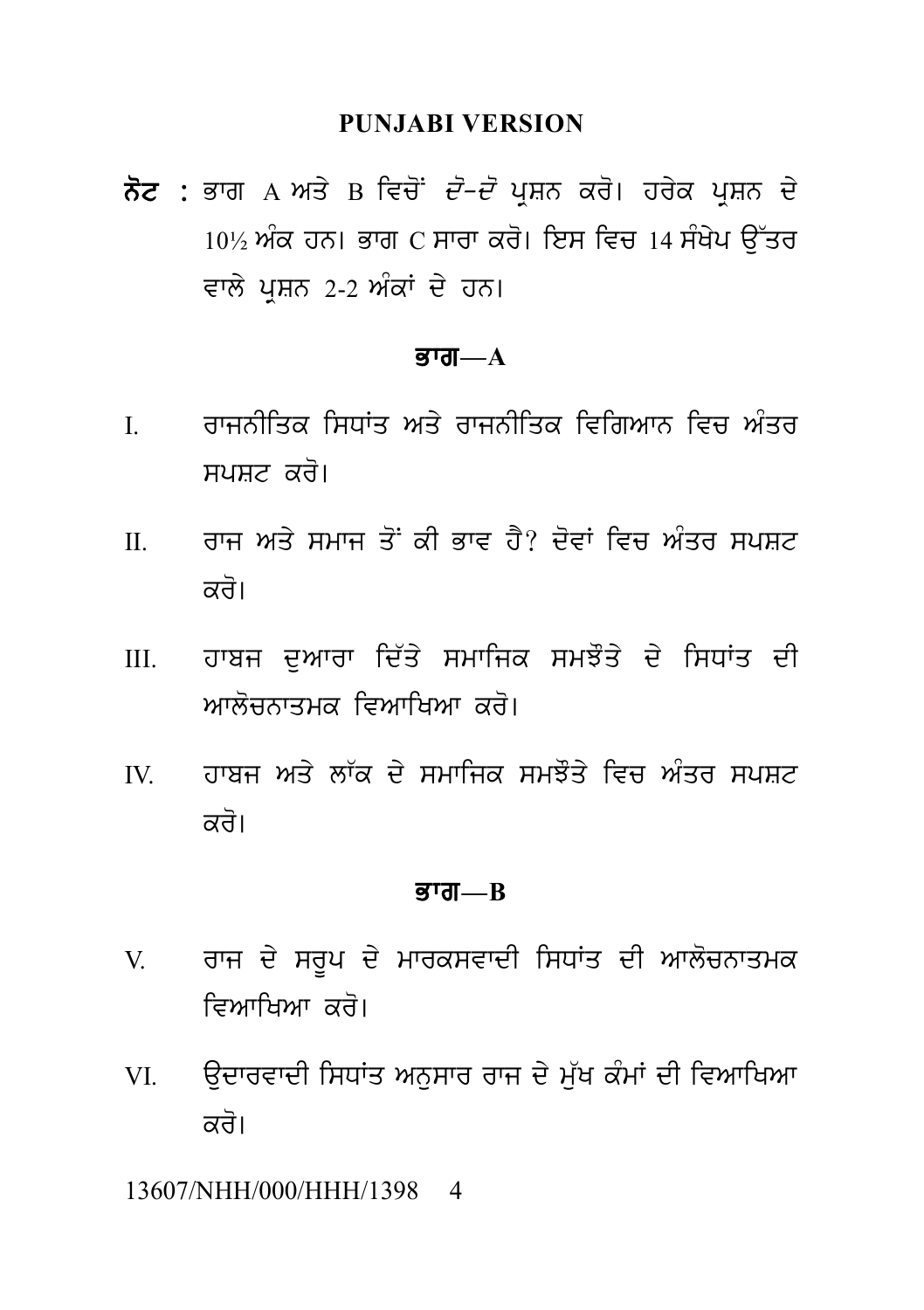- ਪ੍ਰਭੁਸੱਤਾ ਦੀ ਪਰਿਭਾਸ਼ਾ ਦਿਓ। ਇਸ ਦੀਆਂ ਮੁੱਖ ਵਿਸ਼ੇਸ਼ਤਾਵਾਂ ਦੀ VII. ਵਿਆਖਿਆ ਕਰੋ।
- VIII. ਪੁਭੁਸੱਤਾ ਦੇ ਏਕਾਵਾਦੀ ਸਿਧਾਂਤ ਦੀ ਆਲੋਚਨਾਤਮਕ ਵਿਆਖਿਆ ਕਰੋ।

#### ਭਾਗ $-C$

## (ਲਾਜ਼ਮੀ ਪਸ਼ਨ)

- ਹੇਠ ਲਿਖਿਆਂ ਦੇ ਸੰਖੇਪ ਉੱਤਰ ਲਿਖੋ :  $IX$ 
	- ਰਾਜਨੀਤੀ ਸਾਸਤਰ ਅਤੇ ਸਮਾਜ ਸਾਸਤਰ ਦੇ ਆਪਸੀ  $\mathbf{1}$ ਸਬੰਧਾਂ ਦੀ ਵਿਆਖਿਆ ਕਰੋ।
	- ਰਾਜਨੀਤੀ ਸ਼ਾਸਤਰ ਅਤੇ ਇਤਿਹਾਸ ਵਿਚ ਅੰਤਰ ਸਪਸ਼ਟ  $\overline{2}$ ਕਰੋ।
	- ਰਾਜਨੀਤੀ ਦੇਸ਼ ਦੀ ਅਰਥ-ਵਿਵਸਥਾ ਨੂੰ ਕਿਵੇਂ ਪ੍ਰਭਾਵਿਤ  $\overline{3}$ ਕਰਦੀ ਹੈ?
	- ਰਾਜ ਦੇ ਨਿਰਮਾਣ ਲਈ ਕਿਹੜਾ ਤੱਤ ਸੱਭ ਤੋਂ ਜ਼ਰੂਰੀ  $\overline{4}$ . तै?
	- ਕੀ ਸੰਘ ਦੀਆਂ ਇਕਾਈਆਂ ਰਾਜ ਹੰਦੀਆਂ ਹਨ?  $5<sup>7</sup>$
	- ਮਨੱਖੀ ਸਭਾਅ ਸਬੰਧੀ ਹਾਬਜ ਅਤੇ ਲਾੱਕ ਦੇ ਵਿਚਾਰਾਂ 6 ਵਿਜ਼ ਕੀ ਅੰਤਰ ਹੈ?
	- ਰੂਸੋ ਦੇ ਸਮਾਜਿਕ ਸਮਝੌਤੇ ਬਾਰੇ ਤੁਸੀਂ ਕੀ ਜਾਣਦੇ ਹੋ?  $7<sub>1</sub>$